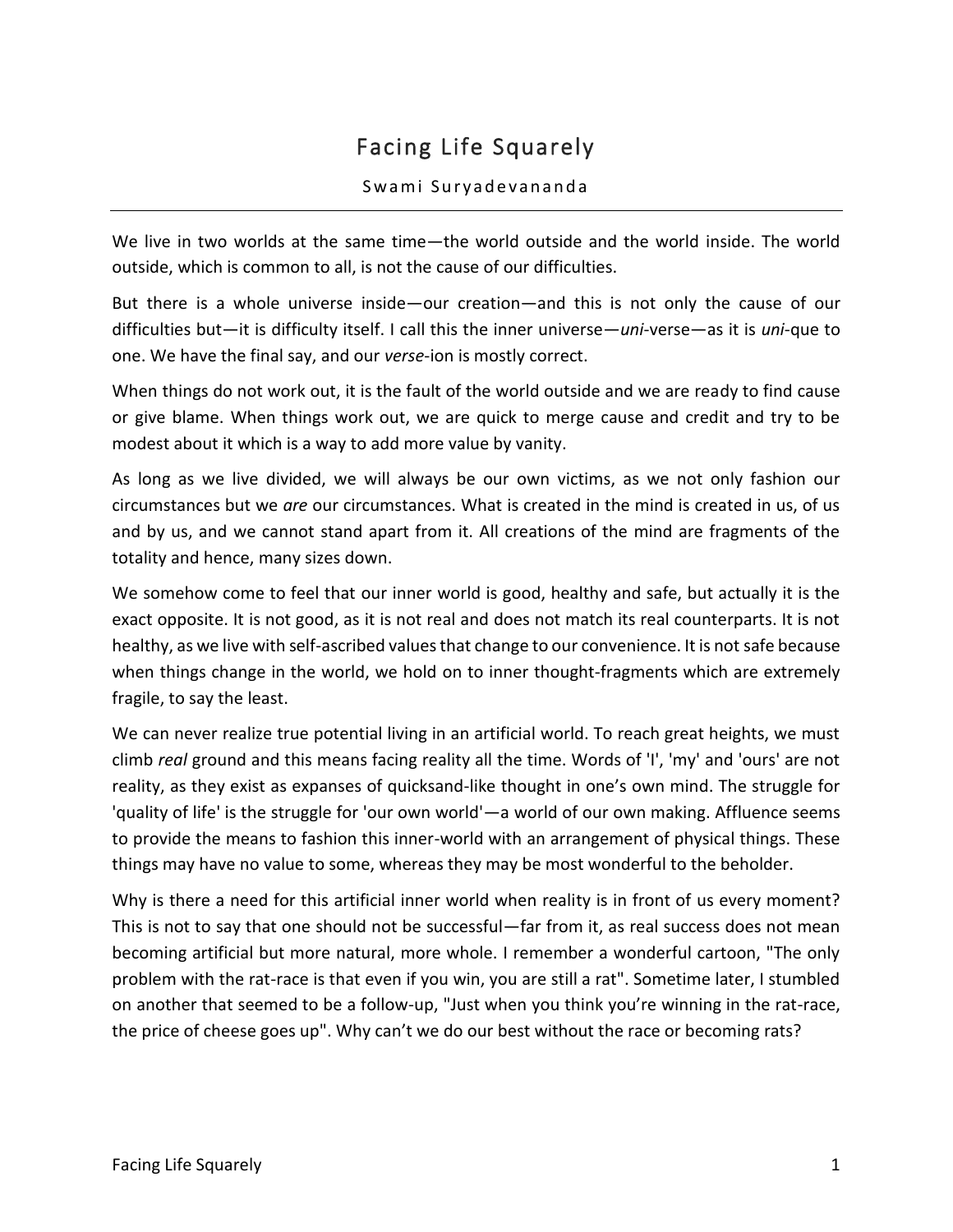Why can't we just do our best without this competition thing? When the stakes are raised in competing, as they mostly are, we have too much to lose and can often compromise in ways that may not happen if wisdom had the wheel.

To do our best and be our best without the need for competition, outcome or recognition simply because it is what must happen—allows us to give all our attention and energies to the task on hand, and this is the way of real success in any endeavor. I've heard it said that there must be some motive to goad us on. Really? If motive seems shaky in being realized or not felt worth our while, effort will surely be thwarted. Sincere hard effort is the very substance from which our success is made. It is not the raw material but success itself, just as the pot is the clay that has been painstakingly fashioned.

This approach requires inner strength of self-control, as otherwise habit will pull, being the path of least resistance. Discipline is the refining fire which turns talent into ability. Real success is success over the inner world, and self-control or discipline is a bright lamp on the path which makes sure that inner success or evolution is never compromised.

What we do then becomes a catalyst for inner evolution instead of the other way where one harnesses all they are capable of for the highest bidder. Wisdom takes the driver's seat in the journey of life, but this takes attentive effort. New habits have to be made, and they take time because the old grooves are deep. New habits are fragile in the beginning and must be protected, just as new crops or a newborn calf are. Even the sturdiest of giant redwood trees had their days as delicate saplings earlier. Just as one in many saplings turns out to be a full-blown giant redwood tree, so does one in many who strive turn out to stand on the peaks of inner perfection and feel one with the grandeur of his surroundings.

What you do not use, you lose—this is true for self-control and discipline too. Just as weak muscles are developed by little exercises each day, so it is with inner strength. Every act becomes a little exercise in strengthening the will and moral fabric.

I read someplace, "The more I realize what great things come from little things, the more I realize that there are no little things." Growth or development is total and everything is equally important, as all are means to the same result. The carpenter fashions furniture through many steps, some requiring cruder effort and some fine finishing touches—none of these is more important than the other and each step has a master craftsman's full attention.

In the journey towards perfection, you are the master craftsman, the wood from which the masterpiece must be fashioned and the tools as well. Each chipping is a chip away at inessentials to reveal the beauty that is already seen in the mind's eye. The lamp of inner focus is powered by the current of sincerity and shines brightly upon the many imperfections that rise when old ways try to steer effort. These include selfishness, vanity, laziness, worry, mind-wandering, lack of purpose, anger and such. These are not human weaknesses but weaknesses we have grown